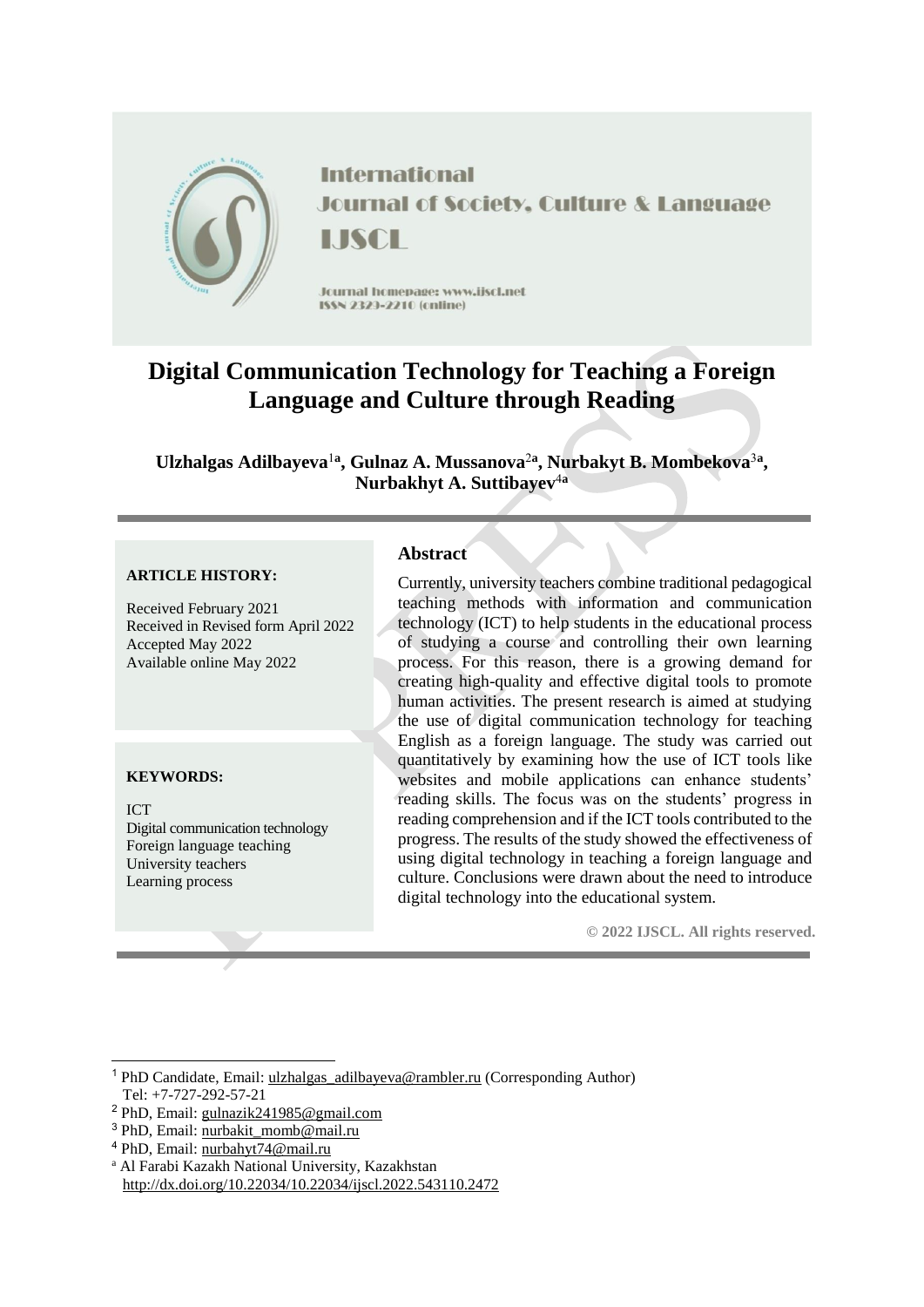# **1. Introduction**

he use of Information and Communication Technology (ICT) helps students to better digest the The use of Information and Communication Technology (ICT) helps students to better digest the material studied and to apply the knowledge gained in practice and contributes to students' personal orientation towards independence, responsibility for their own educational activities, and the formation of their cognitive interests. In this way, acquired skills provide the ability to organize life in a computer society while performing various social and professional functions (Smirnov, 2011).

When ICT is used in pedagogical activities, it allows students to develop new forms of behavior or decisions and permits a broader and more comprehensive study of the material, but ICT is just a tool in the educational process since the computer itself does not teach or educate students. According to Smirnov (2011), there are three ways to use computers for educational purposes: computers acting as simulators, computers performing certain functions of the teacher, and computers simulating specific environments and behavior of students. In this sense, ICT is only a means of quantitatively and qualitatively improving lecturer functions, increasing the speed of information exchange between lecturers and students, and increasing the efficiency of decision-making in education. So, these advantages are the reasons for computerizing education around the world.

A number of recent studies focus on the benefits of using ICTs in teaching foreign languages. The Internet and online applications are shown to encourage foreign (second) language acquisition and enhance performance (Bhatti et al., 2021). ICTs are also claimed to provide language learners "with increased opportunities to engage with the target language and culture even with a mouse click or a tap on their smartphones" (Yildiz, 2021, p. 202). The use of ICTs helps make the educational process become more student-centered and increase language learners' autonomy and confidence (Rakhmanova, 2022). Al-Tamimi and Alrefai (2021) affirm that ICT is a resource that broadens opportunities for students to learn, can help facilitate the teaching process, and test the effectiveness of learning using training media applications. As a result of their study, they conclude that the availability of multimedia learning tools can improve the quality of education.

According to Kassaie et al. (2021), the integration of mobile-assisted language learning, for instance, in the form of authentic podcasts, can significantly improve the listening and speaking skills of second language learners. Moreover, second language vocabulary skills, especially those related to professional communication, can be enhanced by means of online thesauri of industry-specific terminology (Bayekeyeva et al., 2022). However, despite the importance of ICTs in the development of particular aspects of language learning, little attention has been paid to the contribution of ICTs to the enhancement of reading skills. This study focuses on reading as part of learning English as a foreign language and investigates how English language learners' reading skills can be improved by using digital communication technologies. Drawing on the experiment data and student survey, we identify the role of ICTs in the students' progress made in reading comprehension and substantiate the argument that it is essential to introduce digital communication technology into language education.

## **2. Theoretical Framework**

Information and communication technology is the basis for information society development, so it is of great importance in the sphere of education due to some facts related to the use of ICT in education. According to Khilchenko (2013), ICT contributes to the quality assurance of teaching and learning as an innovative and experimental tool for educational restructuring, offers greater flexibility to the educational process that meets social needs, and serves as a toolkit that can contribute to efficiency improvement in educational services. A special form of teaching foreign languages using modern information and communication technology is the development of a new technological, social, cultural, and modern educational process. Educational and methodological studies on the use of ICT tools in teaching mainly focus on analyzing the use of information technology, confirming the possibility of ICT for increasing the efficiency of the educational process, and determining the educational requirements for ICT tools (Verbitsky & Kalashnikov, 2010).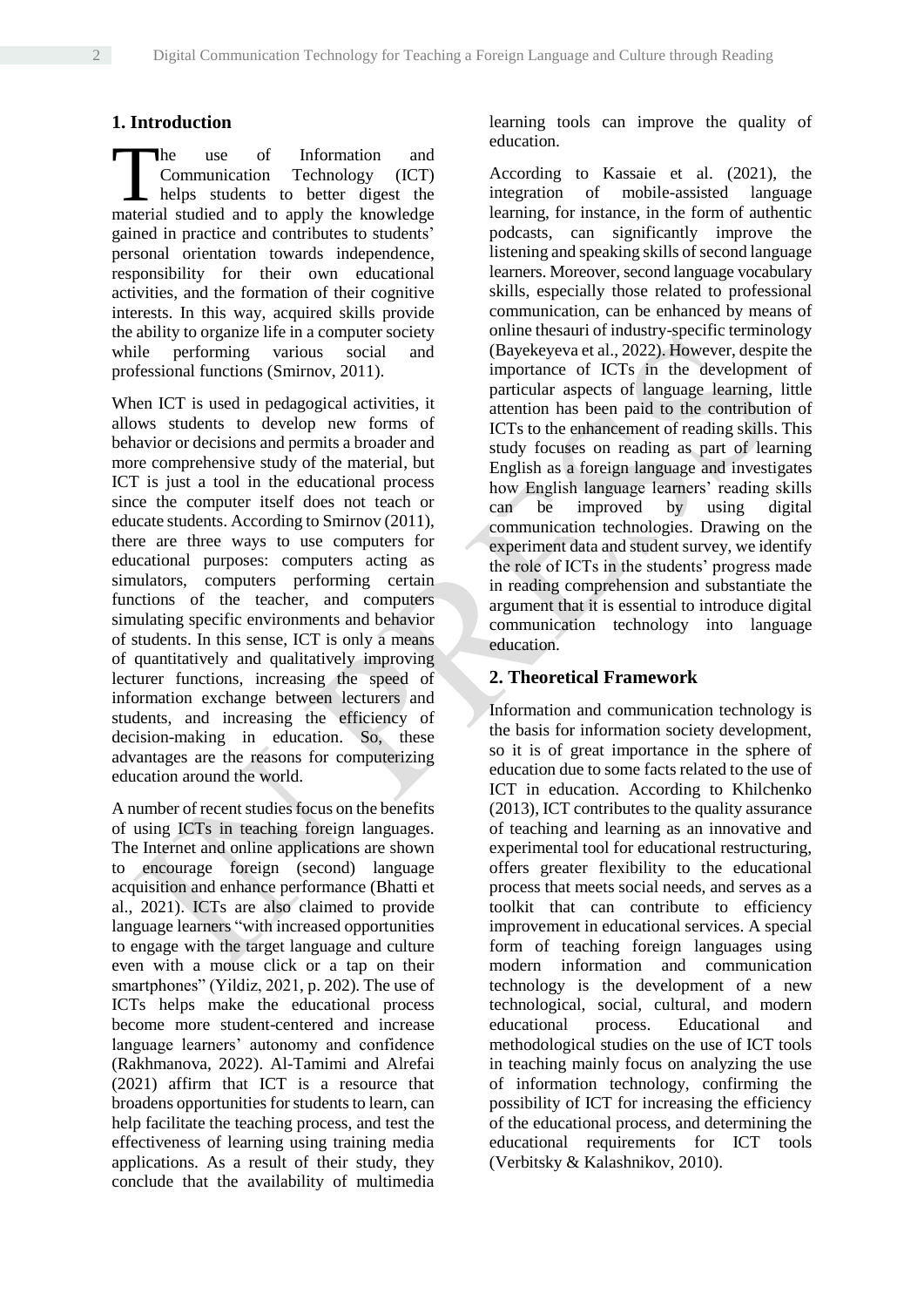Murtiyasa and Rahmavati (2021) maintain that ICT plays an important role, especially in the field of education. Hussain and Muhammad (2008) determine that information technology has influenced all aspects of human activity and can play a potential role in education and learning, especially in distance education, to transform it into an innovative form of experience. Ratheesvari (2018) believes that information and communication technology, for example, the Internet and interactive multimedia, are obviously an important area for future education and should be effectively integrated into formal teaching and learning. Presentations, podcasts, and various tools can help educators include as much information as possible in various graphical forms, thereby making each course brighter and more diverse and memorable in terms of vocabulary, grammar, speaking, and professional topics (Firth et al., 2010). Websites and mobile apps are recommended for experiments with nonlanguage groups at the university studying foreign languages (Omarova, 2018). The advantage of this method is the ability to compare research results in and outside the classroom.

In the same vein, [Hodaová](https://www.researchgate.net/profile/Jitka-Hodanova) et al. (2020) reveal that digital technology is a great way to discover and create new things, while Nazarova and Mohova (2016) describe the problem of new information technology applications. The author emphasizes the importance of modern types of technology for creating conditions for the practical acquisition of a foreign language and for developing students' cognitive activity and emphasizes the use of interactive methods of activity in foreign language lessons. Moreover, Alazam et al. (2013) found a strong relationship between the use of technical skills and the level of technology integration in the classroom. Similarly, other studies have indicated the need for better technology integration in the classroom, depending on the users' knowledge and technological skills levels (Buntat, 2010; Quito, 2013).

The use of computer-based teaching programs has many advantages over traditional teaching methods. Their potential is that they allow the training of different types of speech activities and present them in different combinations. They also help teachers to understand linguistic phenomena, form linguistic abilities, create

communicative situations, improve speech and language skills, implement an individual approach, and improve the students' independent work, increasing the cognitive activity, motivation, and quality of students' knowledge. Using ICT to support English language learning requires lecturers capable of using new and emerging technology, so foreign language teachers should consider new teaching strategies. However technology in teaching foreign languages must constantly be adapted and updated in order to be compatible with a world dominated by technology (Niculescu & Obilishteanu, 2017).

Information technology in education in the Republic of Kazakhstan is carried out as a set of reforms aimed at creating a unified educational information environment that meets the requirements of the  $21<sup>st</sup>$  century – integration into the world educational community. These processes require appropriate adjustment of educational programs. According to the Universities Development Programs of the Republic of Kazakhstan, in the coming years, as part of cross-cutting competencies, students will systematically master digital competencies, and bachelors and masters training will be expanded with additional qualifications in digital technology (Volkova, 2015).

The concept for developing students' digital competency (DC) was elaborated considering the international experience and educational context, and it describes an approach to the formation, development, and measurement of digital competencies in students. DCs are a set of competencies for working in a digital environment and with digital products, including activity in data creation and collection and their processing and analysis, as well as automation of the work processes using computer technology.

DCs are integrated into educational programs in relation to the following concepts: digital literacy for the use of digital technology and tools for work, with information to meet personal, educational, and professional needs; teamwork in a digital environment considering the basics of security, ethical, and legal norms; algorithmic thinking and programming, from the formalized problem statement and solution algorithm development to the use of modern programming tools; and data analysis and methods of artificial intelligence, from the use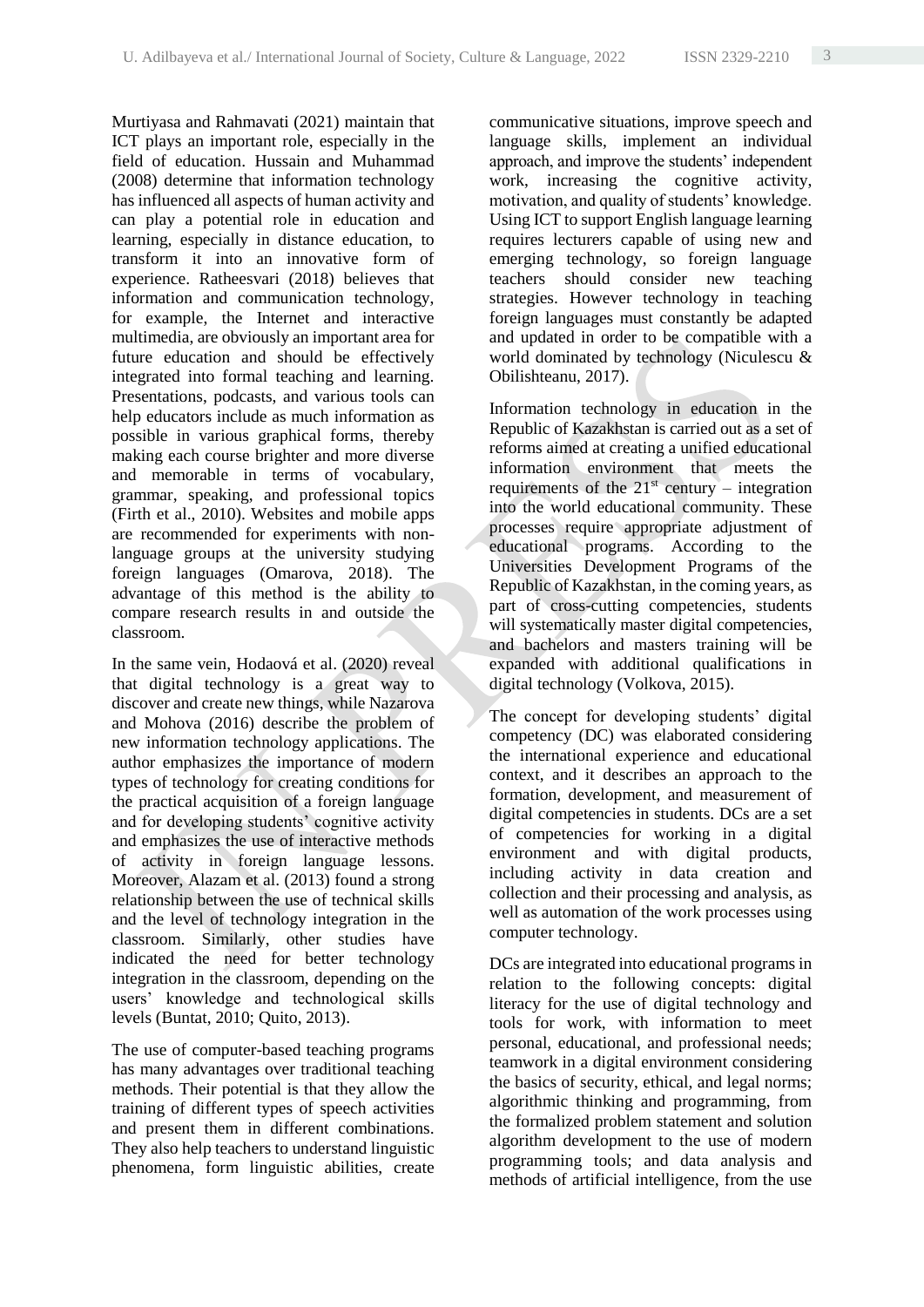of mathematical methods and models for knowledge extraction to solving professional problems and developing new approaches (Genova, 2019).

The formation and development of DCs among students are based on the following principles: a) *levelness*, according to which mastering DCs are arranged in vertical levels in order to increase complexity, in which each educational program (EP) establishes the minimum required level of DCs for students by the end of the EP; b) *customization* in relation to educational programs, with the complex formation and development of DCs carried out, considering the specificities of educational programs where the content of academic disciplines is adjusted to the EP specifics, and the needs of labor market corresponding segment are considered. Different competencies can be formed at different levels, and at the same time, during an EP or specific specializations of EP, where it is relevant; students master DCs at a professional level and are able to develop new methods in their use and conduct research activities (Fokin, 2012); c) *individualization* of trajectories as another principle, according to which the minimum required level of DC mastery by students is ensured by compulsory disciplines. At the same time, students have the opportunity to build their individual educational trajectory, increasing the level of DC through the choice of the appropriate specialization; d) *project approach*. In universities, first of all, DC teaching is practice-oriented, and in relevant disciplines, a project-based approach is actively used with a focus on learning through solving applied problems relevant to the field of students' future professional activities; e) *independent measurement*. The results of students' mastery of DCs are subject to mandatory measurement, carried out separately from the assessment procedures within specific disciplines, checking the presence of end-toend digital skills that do not depend on the training direction. Students' achievement of the minimum required DC level for their EP is carried out regardless of the disciplines' customization provided for in the educational program (Olek-Taszarek, 2016); and f) *external expertise*. Due to the rapid updating of the digital space and tools used to streamline it, DC teaching is built with the involvement of IT industry experts. Therefore, IT industry experts

are involved in the development and teaching of disciplines, building a project approach, and introducing digital practices used by employers (Semenova, 2016).

## **3. Methodology**

## **3.1. Participants**

The participants of the study were 32 first-year students of the Language Department at the Al Farabi Kazakh National University who study English as a foreign language. The participants of the experiment were selected following the random stratified method and were then divided into two groups: a control  $(n = 16)$  and an experimental  $(n = 16)$  group. The study population of 17-20 years old was distributed equally according to the variable of gender. Regarding the participants' level of language proficiency, they had the same learning background. Prior to the experiment, the participants of both groups had studied the teaching materials, including topics related to literature and cinema: New English Files – Elementary – Unit 9B "I've read the book, I've seen the movie"; New English File – Intermediate – Unit 7C "Switch it off"; New English File – Upper-Intermediate – Unit 4 "Stage and Screen" (Iftakhar, 2016).

## **3.2. Experiment Design and Research Instruments**

The present research is of experimental nature and follows a pre-/post-test design. A pre-test was conducted at the beginning of the treatment to understand the participants' current proficiency in reading, whereas a post-test was carried out after the treatment to see if the reading level had been improved. A set of research instruments was developed, including two reading comprehension tests, each containing 20 multiple-choice questions. The reading comprehension tasks were based on the Harry Potter novels by J. K. Rowling, which are considered a prominent representative of British culture. Parts of both the Harry Potter books and movies were used as supporting material in the study, as they allow acquiring knowledge of the target culture (Rizkiyzh & Winanda, 2019).

The classroom in our study used digital technologies, including a smartboard and computers. Moreover, if necessary, the students made use of their personal smartphones. During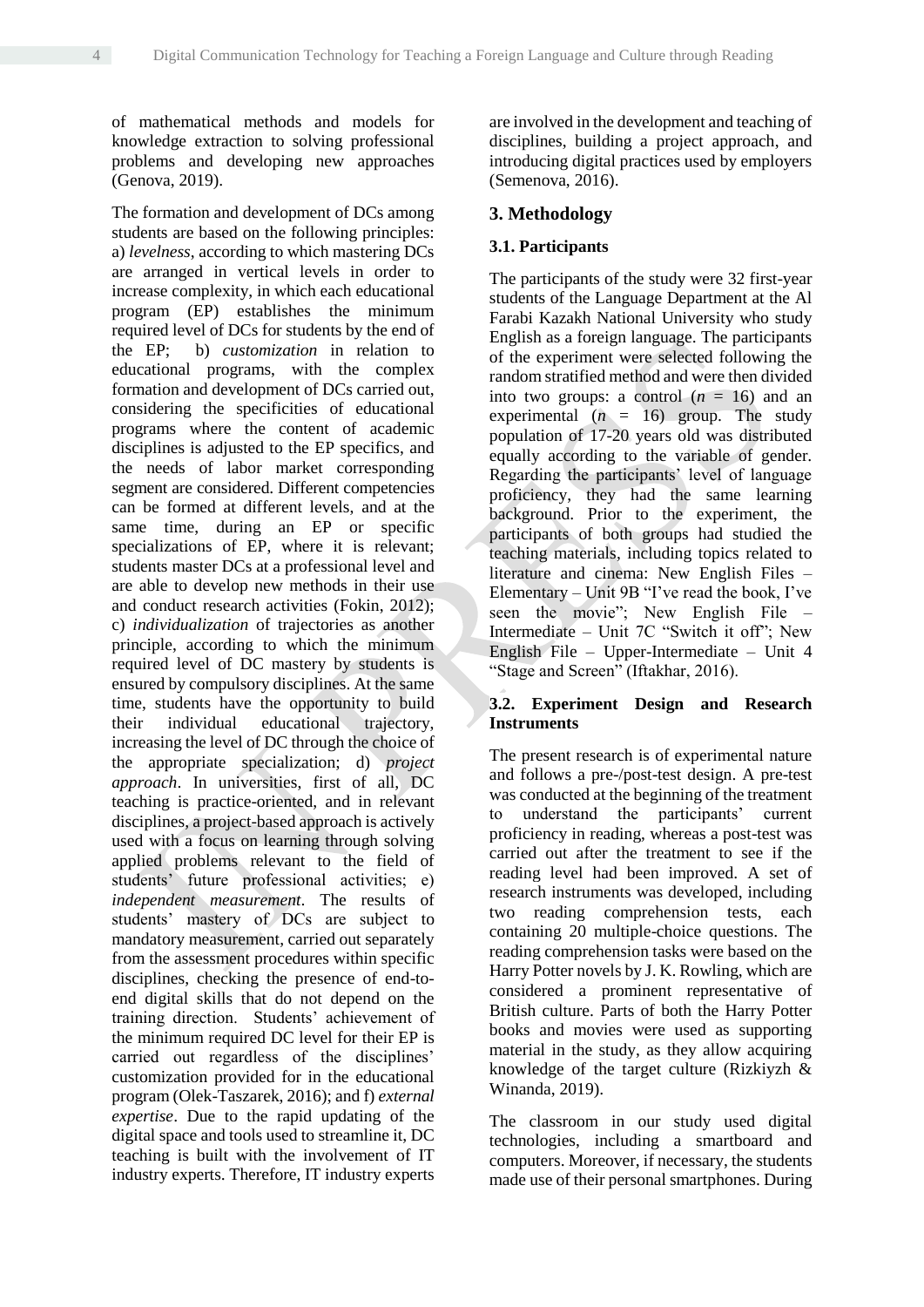the experiment, various ICT tools were used that were freely available on the Internet and did not require registration and payment for services. First, a multimedia presentation provided visual support during the class and tested independent students' work. The Memrise platform (https://www.memrise.com) was employed for learning and practicing vocabulary via flashcards. The participants of the experiment could also download the Memrise application on their smartphones. The Lingualeo website (https://lingualeo.com) provided excerpts from the Harry Potter movies with attached texts that do not distract from viewing. The site also offered an opportunity to see the translation of an unfamiliar word without being distracted by third-party resources (Ivanova, 2015).

The Learn English Teens website from the British Council (https://learnenglishteens.british council.org/) provided videos by bloggers containing dynamic and colorful content to interest the viewers, immerse them in the explored world, and create the atmosphere of the chosen topic. The website also offered tasks for understanding the video content, self-

testing, or performing in class (Avramenko, 2017). On the British Council's Learn English website, news reporting on certain topics was employed for the experiment (Klimenko, 2016). Finally, the online service Google Forms was used to create online tests and surveys. This service allowed us to immediately process the received data. Resources, tasks to be performed, and tests to determine the effectiveness of the methodology employed in class are placed on the Google Forms platform (Mirgiyazova, 2017).

To complement the analysis of the students' assignments, at the end of the experiment, the participants were asked to respond to a survey, which contained five questions designed to identify the participants' attitudes toward the methodology employed in class. All the five questions were close-ended and were provided with a four-point Lickert scale. The survey was delivered to both the experimental and control groups of L2 students. It was administered online via the students' smartphones or computers. The questions and possible answers are given in Table 1.

## **Table 1**

*The Survey Questions and Variants of Responses*

| No. | <b>Questions</b>                                                                                                              | <b>Possible answers</b>                  |
|-----|-------------------------------------------------------------------------------------------------------------------------------|------------------------------------------|
|     | How difficult was the final Reading Comprehension task for<br>you?                                                            | Not at all / A little / Somewhat / A lot |
|     | Compared with Task 1, to what degree do you think you have<br>improved your reading skills in English?                        | Not at all / A little / Somewhat / A lot |
| 3   | To what degree were ICT tools used in class?                                                                                  | Not at all / A little / Somewhat / A lot |
| 4   | To what degree did the materials used in class offer support in<br>learning the English language and culture through reading? | Not at all / A little / Somewhat / A lot |
| 5   | How interested and motivated did you feel during the class?                                                                   | Not at all / A little / Somewhat / A lot |

## **3.3. Procedure**

The participants were asked to do two reading comprehension tests containing 20 multiple questions. These tests were given at different points in time: at the beginning of the class (pretest) and at the end of the class (post-test). The

tests were created on Google Forms to quickly distribute the questions and check the results. The tests were administered online via the students' smartphones or computers. The fulfillment of the tasks by the participants was assessed in accordance with the scale shown in Table 2.

## **Table 2**

*Asessment Criteria for Reading Comprehension Tests*

| . 0<br>Number of correct answers | <b>Points</b> |
|----------------------------------|---------------|
| 18-20                            | 5 points      |
| $15 - 17$                        | 4 points      |
| $10 - 14$                        | 3 points      |
| $6-9$                            | 2 points      |
| $2 - 5$                          | 1 point       |
| 0-1                              | $0$ points    |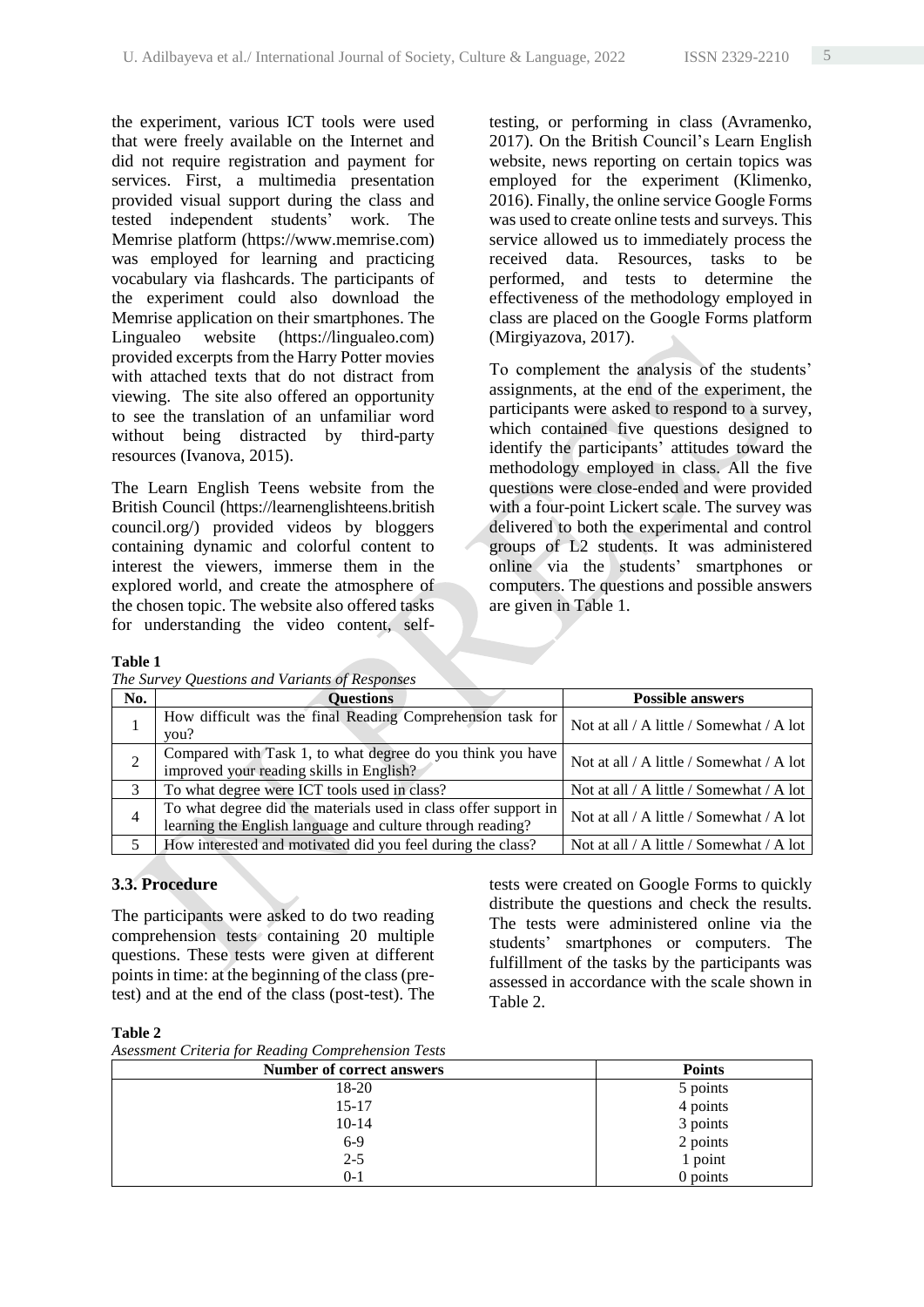During the class, the students of the experimental group completed several assignments using the suggested ICT tools. For the first task, they needed the Memrise website on their computers or the Memrise application on their smartphones. They were asked to find the course called "Harry Potter 1" and study new vocabulary and reinforce the words they already knew from the first chapter of *Harry Potter and the Philosopher's Stone*, and then read the chapter itself.

Afterward, the participants were offered to watch an excerpt from the movie *Harry Potter and the Chamber of Secrets* – the Dueling Club – using the original soundtrack in English provided on the Lingualeo website. While watching the movie excerpt, the participants looked for unfamiliar words in the text on the right, familiarizing themselves with their translation and writing out the unfamiliar words to remember. Having watched the excerpt from the movie, the students studied all the incomprehensible words and entered them into their vocabularies for further use.

Next, the students watched the CBBC video on Harry Potter, *The Wizarding World of Harry Potter* on the Learn English Teens website, which covers not only the series of books and movies about the boy with the scar but also the new (at the time of the video release) movie

*Fantastic Beasts and Where to Find Them*. Then they completed the task on the site below the video, answering whether each statement was true or false and watching the video several times if necessary.

Having fulfilled the previous task, the participants of the experiment watched the video *Literature is Great, Part 2* on Learn English, which highlights famous writers in the UK in general and J. K. Rowling's contributions to literature. After that, they completed the tasks on the website below the video, determining the main idea of the movie, answering questions, filling in the gaps, and putting words into the required form. They could also watch the video several times if necessary.

## **4. Results**

Table 3 illustrates the results of using ICTs in teaching reading in English as a foreign language for the experimental and control groups. It shows the mean scores obtained by both groups for the two reading comprehension tests before the experiment (pre-test) and after the experiment (post-test). The data for the experimental group reflect the results before and after the treatment using ICT tools, while the data for the control group show the results without the use of digital technologies.

#### **Table 3**

*Results of Using ICTs in Teaching Reading to Each Group (Experimental and Control)*

|              | <b>Mean score</b> |           |  |
|--------------|-------------------|-----------|--|
| Group        | <b>Pre-test</b>   | Post-test |  |
| Experimental | ں. ب              |           |  |
| `ontrol      | J.J               | 4.U       |  |

As can be seen from Table 3, the experimental group showed considerable progress in the comprehension of reading results after the treatment using ICTs: the mean score increased from 3.8 to 4.6. At the same time, there was no considerable difference between the pre-test and post-test results of the control group, as the mean score remained practically the same.

Table 4 reveals the results of the survey for the control and experimental groups. It shows the proportions of foreign language learners from both groups who chose different answers to the suggested questions. The questions addressed the participants' attitudes toward the final reading comprehension task (post-test) and the use of ICT tools during the experiment.

#### **Table 4**

*Results of the Survey*

|                                                                             | Number of responses       |               |  |  |
|-----------------------------------------------------------------------------|---------------------------|---------------|--|--|
| <b>Response</b>                                                             | <b>Experimental group</b> | Control group |  |  |
| Question 1: How difficult was the final Reading Comprehension task for you? |                           |               |  |  |
| Not at all                                                                  | 4 (25%)                   | 0 (0%)        |  |  |
| A little                                                                    | 6(37.5%)                  | $2(12.5\%)$   |  |  |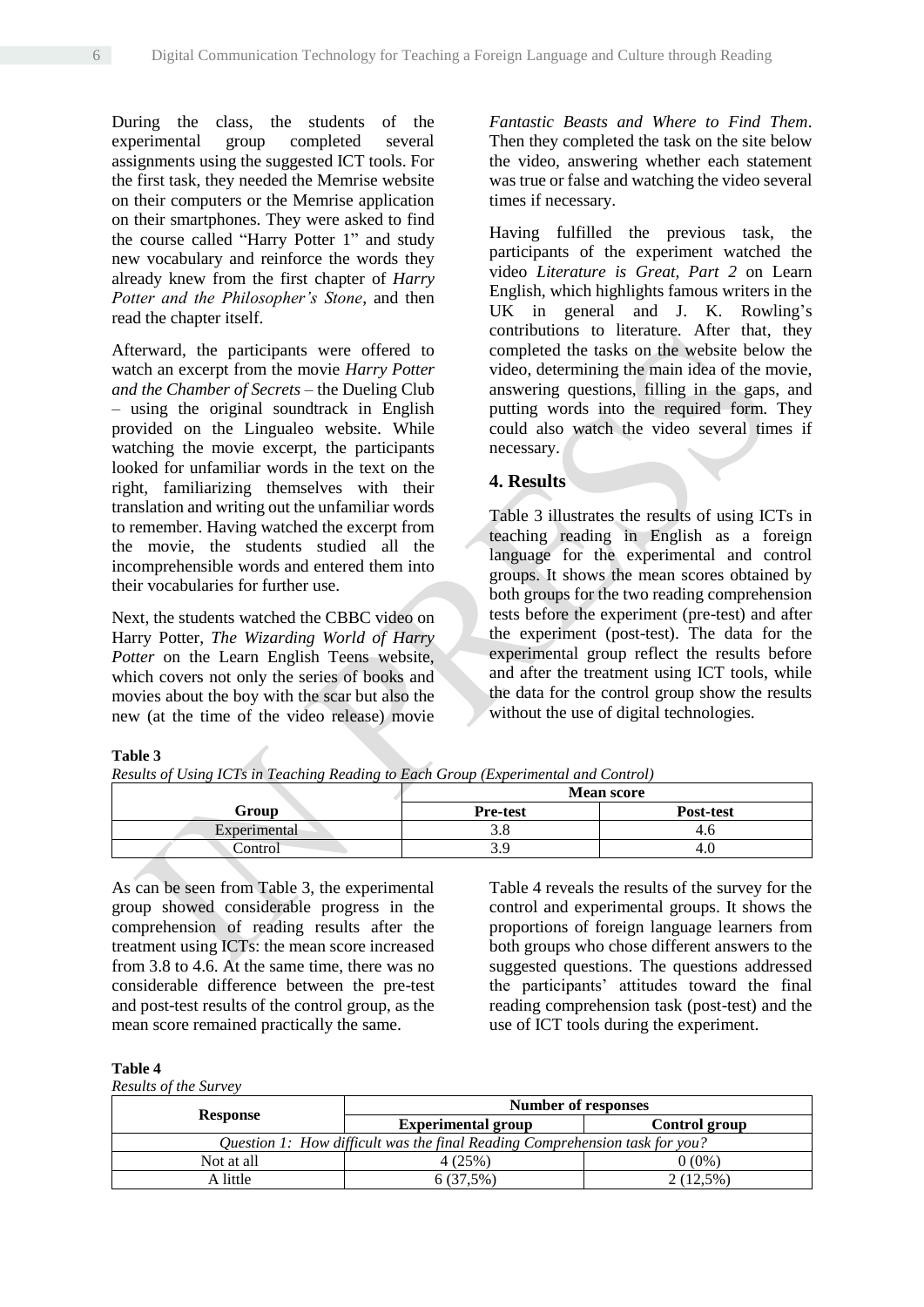| Somewhat                                                                                                  | 6(37,5%)                     | $8(50\%)$    |  |  |  |  |
|-----------------------------------------------------------------------------------------------------------|------------------------------|--------------|--|--|--|--|
| A lot                                                                                                     | $0(0\%)$                     | 6 (37,5%)    |  |  |  |  |
| Question 2: Compared with Task 1, to what degree do you think you have improved your reading skills in    |                              |              |  |  |  |  |
| English?                                                                                                  |                              |              |  |  |  |  |
| Not at all                                                                                                | $0(0\%)$                     | 5(31,25%)    |  |  |  |  |
| A little                                                                                                  | 3(18,75%)                    | $10(62,5\%)$ |  |  |  |  |
| Somewhat                                                                                                  | 7 (43,75%)                   | 1(6,25%)     |  |  |  |  |
| A lot                                                                                                     | 6(37,5%)                     | $0(0\%)$     |  |  |  |  |
| Question 3: To what degree were ICT tools used in class?                                                  |                              |              |  |  |  |  |
| Not at all                                                                                                | $0(0\%)$                     | 11 (68,75%)  |  |  |  |  |
| A little                                                                                                  | $0(0\%)$                     | 5(31,25%)    |  |  |  |  |
| Somewhat                                                                                                  | 6(37,5%)                     | $0(0\%)$     |  |  |  |  |
| A lot                                                                                                     | $10(62,5\%)$                 | $0(0\%)$     |  |  |  |  |
| Question 4: To what degree did the materials used in class offer support in learning the English language |                              |              |  |  |  |  |
|                                                                                                           | and culture through reading? |              |  |  |  |  |
| Not at all                                                                                                | $0(0\%)$                     | 6(37,5%)     |  |  |  |  |
| A little                                                                                                  | 3(18,75%)                    | $10(62,5\%)$ |  |  |  |  |
| Somewhat                                                                                                  | $8(50\%)$                    | $0(0\%)$     |  |  |  |  |
| A lot                                                                                                     | 5(31,25%)                    | $0(0\%)$     |  |  |  |  |
| Question 5: How interested and motivated did you feel during the class?                                   |                              |              |  |  |  |  |
| Not at all                                                                                                | $0(0\%)$                     | 5 (31,25%)   |  |  |  |  |
| A little                                                                                                  | $2(12,5\%)$                  | $10(62,5\%)$ |  |  |  |  |
| Somewhat                                                                                                  | 5(31,25%)                    | $1(6,25\%)$  |  |  |  |  |
| A lot                                                                                                     | 9(56,25%)                    | $0(0\%)$     |  |  |  |  |

As shown in Table 4, the participants of the control group that were not treated using ICTs during the class found the final comprehension test rather difficult for them, as most of the questions they chose were either "somewhat" or "a lot". They also admitted that no (or almost no) digital communication technologies were used in class, and the materials provided by the teachers did not offer support in learning the English language and culture. In addition, they did not feel they had improved their reading skills in English as a foreign language, and the absolute majority of them did not feel interested or motivated during the class.

Unlike the control group, the participants of the experimental group found the final reading comprehension test quite easy or somewhat difficult. What is essential here is that they did not choose "a lot" as the response to the first question. They responded they had used ICT tools during the experiment, and the majority of the respondent admitted that ICT tools had been used a lot. The larger part of the students of the experimental group answered the ICT tools had offered considerable support in learning the English language and culture and that they had improved their reading skills. All of the students admitted, although to different degrees, that they felt interested and motivated during the experiment.

## **5. Discussion**

The results of the present study showed that there was no statistically significant difference between the experimental and control groups at the pre-test. It can be explained by the practical equivalence of the two groups in terms of their initial proficiency in reading English as a foreign language. However, the experiment revealed a significant difference between the experimental and control groups in the posttest. According to the final test results, the experimental group demonstrated better performance. Based on the results of the final reading comprehension test and the survey, it is possible to conclude that ICTs play an essential role in developing language learners' reading skills and contribute to the enhancement of learning a foreign language and culture. Using ICTs in class has considerably contributed to the improvement of the participants' achievement in reading comprehension and helped increase the students' interest and motivation for learning English as a foreign language.

When using the suggested ICTs during the experiment, the students set a comfortable rhythm of work in accordance with their language level: reading speed, the need to coordinate with the dictionary, and also to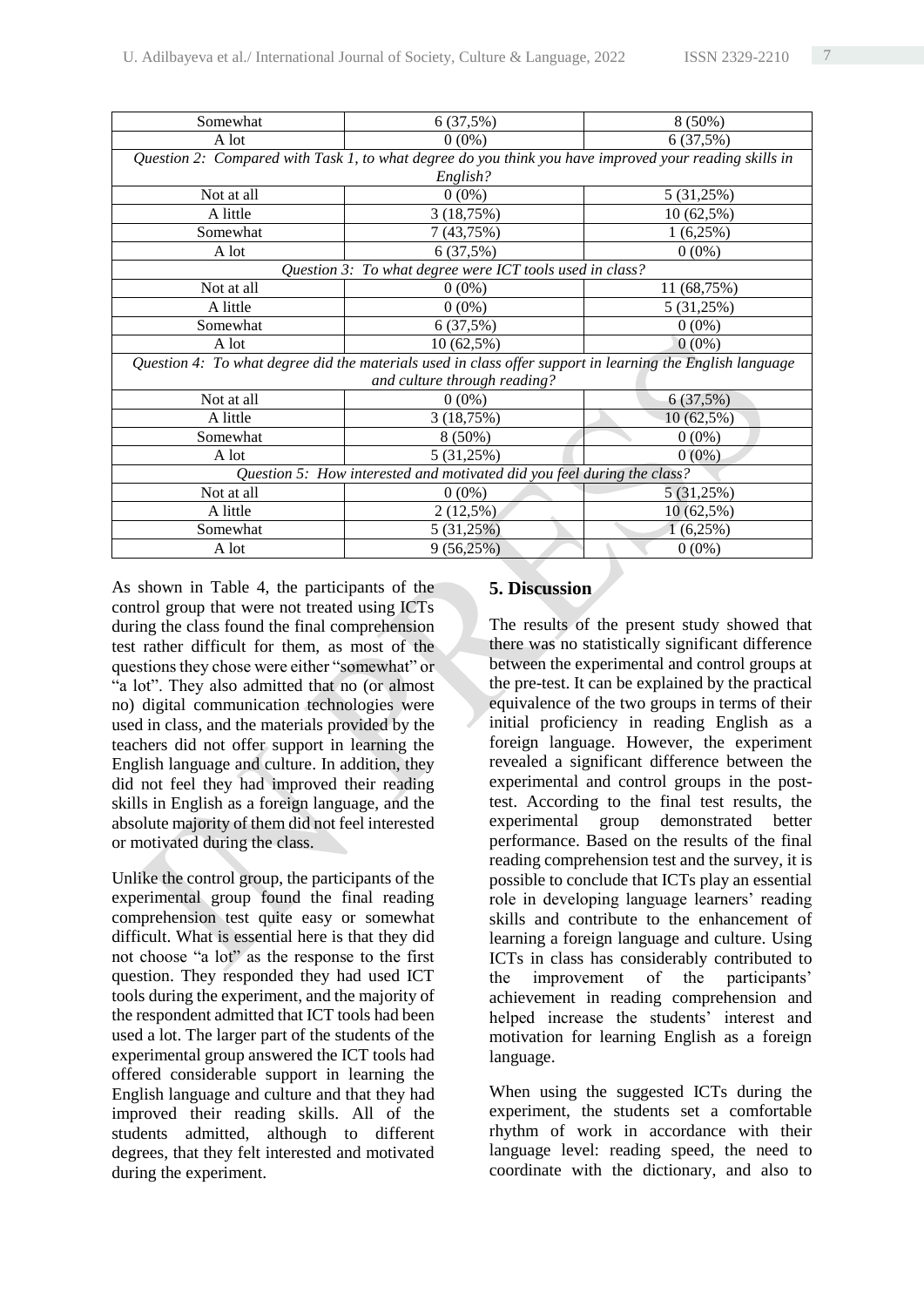watch the video before doing homework in order to better understand the material. In addition, the participants of the experiment were able to monitor the time spent on the exercises to fit into the allotted time. Self-study also allowed the members of the experimental group to fully appreciate the foreign language resources to further improve their knowledge, skills, and abilities in the language.

The research results also demonstrate that it is very convenient to use websites and mobile applications for teaching foreign languages. Research on this issue helped the researchers reach the conclusion that the use of websites and mobile apps allows students to receive information in a convenient and interesting format and access educational resources in their free time, which helps to improve the quality of education. Moreover, the experiment carried out on a group of students shows that students have the technical ability to use ICT to learn foreign languages, with great interest in the introduction of websites and mobile apps into the educational process of universities and the study of a foreign language outside the educational process.

The result of this work is the selection of some methodologically valuable websites and mobile applications for learning foreign languages, as well as the use of materials on Internet resources for methodological development, which help to increase students' interest in learning English as a foreign language, broaden their outlook, and increase their knowledge and skills. The actual value of this study lies in the possibility of using websites and mobile apps for enhancing reading skills with teacher guidance for ICT practice in foreign language teaching, as well as in promising directions for further research on this issue.

Digital transformation affects almost all spheres of human activity and significantly changes professional activity practice, supplementing it with the use of software packages or specialized databases and the application of models that help to improve these processes. Advances in information and communication technology (ICT) have opened up new opportunities to restructure the learning/teaching environment and have now posed new challenges for both language learners and teachers. Responsibility for completing learning assignments has shifted to students, which has dramatically changed the roles of lecturers. In this scenario, ICT acts as a powerful tool for teaching foreign languages by using new technologies in language groups, allowing students a better preparation for the international, intercultural interactions that are increasingly necessary for success in academic, professional, or personal life.

Another interesting issue that arises with the use of ICT in teaching a foreign language is the concept of emotioncy, which is defined as a blend of emotion and frequency dealing with sense-induced emotions relativizing cognition (Pishghadam, 2015). This concept implies that when more senses are added in learning, involving students' background knowledge, their level of emotioncy is increased. In this way, second language learners move from exvolvement to involvement, coming to a better understanding of reality (Pishghadam et al., 2016). Emotioncy is believed to have a significant influence on motivation (Pishghadam et al., 2019). The integration of the latest information technology into the educational process helps increase the level of emotioncy, which in turn considerably raises studens' motivation. The ICTs used during the experiment provided the participants with many opportunities to actively participate in the language environment, overcome language barriers, be creative, and improve their reading skills. In this way, ICT can help increase students' motivation to learn a foreign language and form personal, creative, and cognitive abilities. It can give the educational process an important personal meaning for students, where they can fully reveal their creative potential and show their research abilities, imagination, creativity, activity, and independence.

The descriptive findings allow the observation of a high degree of introduction and use of ICT as a valuable resource. The study shows great potential for the further introduction of websites and mobile applications in the process of teaching foreign languages, and the results demonstrate students' technical readiness when performing tasks on educational websites and mobile apps, but also their desire to use ICTs outside the university classrooms and educational activities. This indicates that students have not only the technical ability to use ICTs to learn foreign languages but also the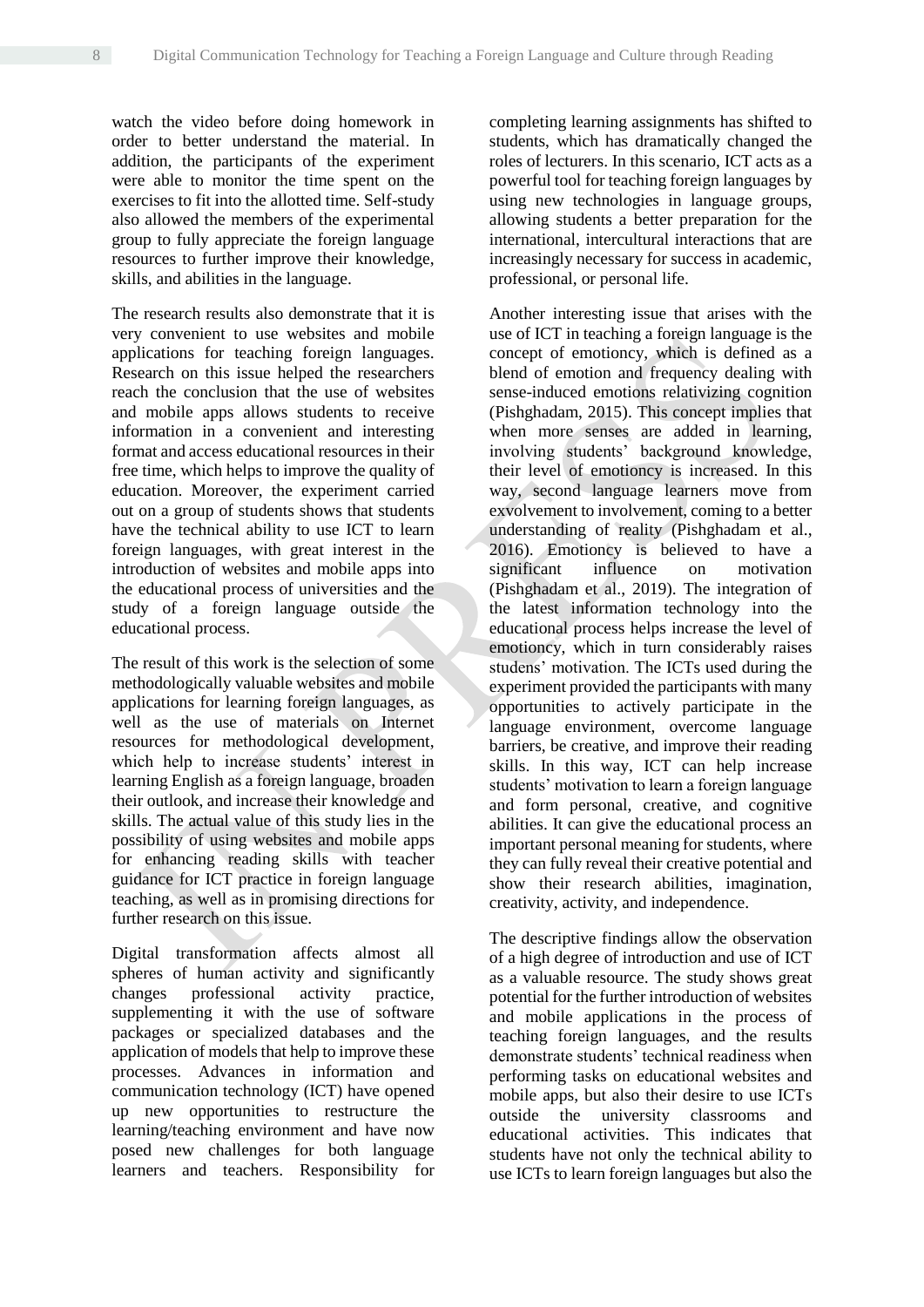ability to use websites and mobile applications in the process of studying at university, as well as indicating the effectiveness of learning a foreign language outside the educational process.

## **References**

- Alazam, A. O., Bakar, A., Hamzah, R., & Asmiran, S. (2013). Teachers' ICT skills and ICT integration in the classroom: The case of vocational and technical teachers in Malaysia. *Creative Education, 3*(8), 70-76.
- Al-Tamimi, F., & Alrefai, Y. (2021). Using blackboard as an electronic assessment tool for testing writing skills in Saudi Arabia. *PROJECT: Professional Journal of English Education, 4*(1), 14-27.
- Avramenko, A. P., & Shevchenko, V. N. (2017). Mobile applications as a tool for gamification of language education. *Pedagogy, 4*, 64-71.
- Bayekeyeva, A., Tazhibayeva, S., Shaheen, A., Beisenova, Z., & Mamayeva, G. (2022). Developing an online Kazakh-English-Russian thesaurus of industry-specific terminology. *International Journal of Society, Culture & Language, 10*(1), 83- 98.
- Bhatti, M. S., Iqbal, A., Noreen, S., Mukhtar, R., & Javed, Z. (2021). Investigating the role of ICT for teaching English at elementary level. *AsiaCALL Online Journal, 12*(2), 87-93.
- Buntat, Y. (2010). Computer technology application and vocational education: A review of literature and research. *European Journal of Social Sciences, 14*(4), 645-651.
- Nazarova, N. B., & Mohova, O. L. (2016). New information technologies in teaching foreign languages. *Modern Problems of Science and Education, 3*, 246-249.
- Firth, M., & Mesureur, G. (2010). Innovative uses for Google Docs in a university. *JALT CALL Journal, 6*(1), 3-16.
- Fokin, Y. G. (2002). *Teaching and education in higher education: Methodology, goals and content, creativity*. Academy.
- Genova, M. M. (2019).  $21<sup>st</sup>$  century language classroom with digital tools and resources. *Industry 4.0, 4*(3), 142-145.
- Hussain, I., & Muhammad, S. (2008). The role of information technology in teaching

process: Perception of the faculty. *Turkish Distance Education Online Journal, 9*(2), 45-76.

- Hodaová, J., Hiksova, H., & Shkultety, M. (2020). Information and communication technologies in the educational process. In L. G. Chova, A. L. Martínez, & I. C. Torres (Eds.), *Proceedings of the 13th International Conference on Education, Research and Innovation: ICERI 2020* (pp. 1714-1718). IATED Academy.
- Iftakhar, S. (2016). Google classroom: What works and how. *Journal of Education and Social Sciences, 3*(1), 12-18.
- Ivanova, E. O. (2015). Electronic textbook subject information and educational environment for students' independent work. *Education and Science, 5*(124), 118-128.
- Kassaie, L., Shairi, H., & Gashmardi, M. (2021). Integrating MALL into the classroom: The cultural and pedagogical impact of authentic podcasts on FFL learners' listening and speaking skills. *International Journal of Society, Culture & Language*, *9*(1), 69-85.
- Khilchenko, T. V., & Dubakov, A. V. (2013). A multimedia lesson of a foreign language and the organizational and technological features of its design. *Bulletin of the Shadrinsk State Pedagogical Institute, 4*, 73-78.
- Klimenko, M. V., & Sleptsova, L. A. (2016). Mobile learning in the practice of teaching a foreign language at a university. *Bulletin of ChSPU named after I. Ya Yakovlev, 4*(92), 118-126.
- Mirgiyazova, M. M. (2017). Innovative technologies in teaching English. *Young Scientist, 25*, 301-302.
- Murtiyasa, B., & Rahmavati, R. (2021). Development of educational media applications for subjects related to information and communication technologies, as a teaching aid for lower secondary school. *Universal Journal of Educational Research, 9*(3), 17-19.
- Niculescu, B., & Obilishteanu, G. (2017). The use of information and communication technologies in teaching a foreign language. *Scientific Bulletin, 22*(1), 125- 135.
- Olek-Taszarek, W. (2017). ICT tools for our schools. *Foreign Language Education and its Cross-Curricular Links, 2*, 67-79.